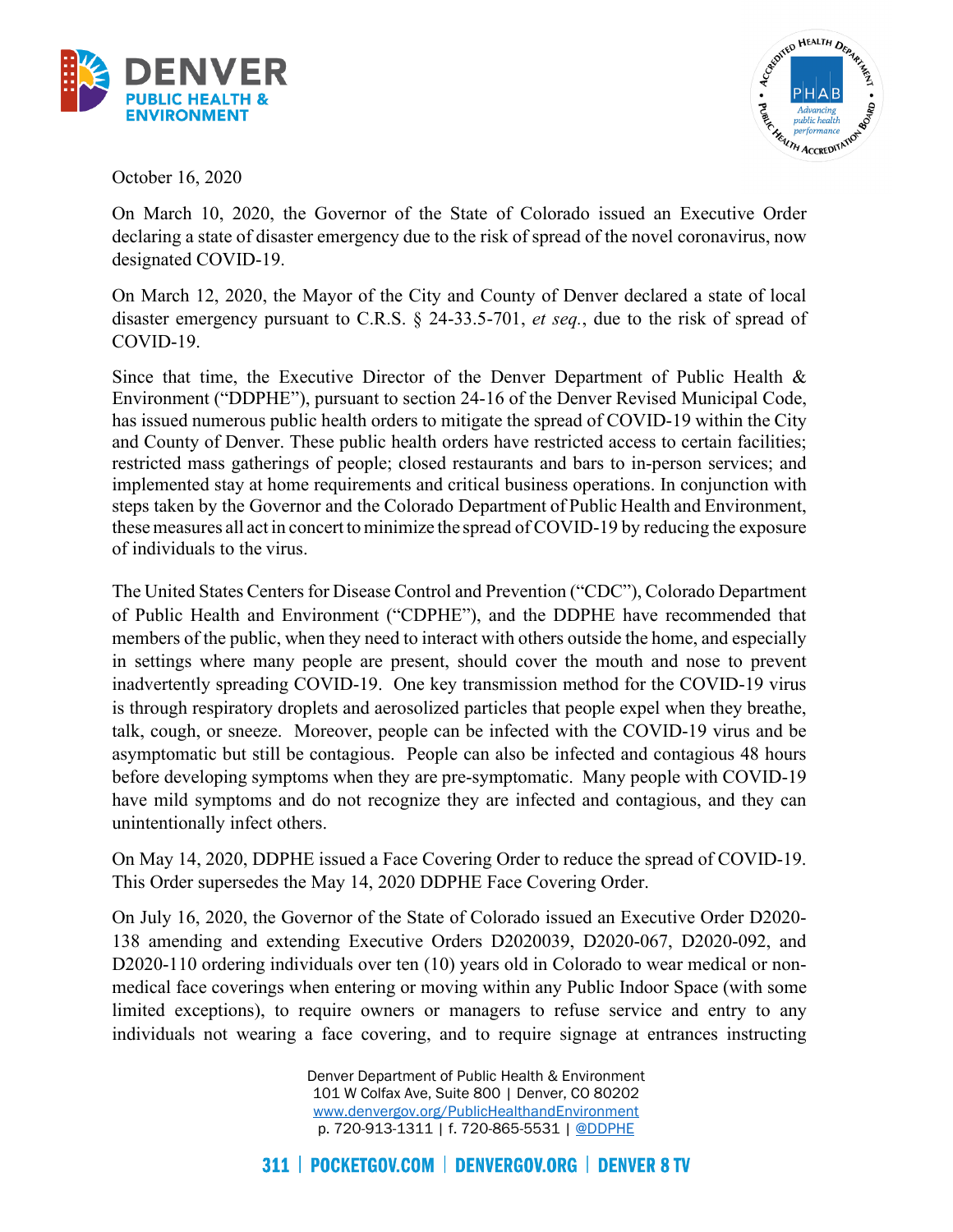individuals of their obligation to wear a face covering within the Public Indoor Space ("EO D2020-138," as amended and extended).

 COVID-19 cases. In recent weeks, DDPHE has observed more and more examples of Shortly thereafter, the Executive Director of DDPHE adopted EO D2020-138, as amended and extended, with certain additional restrictions. Since then, DDPHE has been closely monitoring case counts in Denver, especially as restrictions designed to limit person-to-person contact are eased resulting in increased contact and has observed an increase in positive crowded outdoor settings, including at outdoor restaurants/bars, parks, and recreational activities. While the risk of transmission is significantly lower in outdoor settings than in indoor settings, concentrations of individuals in close proximity outdoors who are unable to socially distance still create a danger of transmission from person-to-person. The risk of transmission is significantly reduced when individuals wear face coverings if they are unable to socially distance.

Therefore, the Executive Director of DDPHE, pursuant to §24-16 of the Denver Revised Municipal Code, hereby adopts the State of Colorado's July 16, 2020 Face Covering Executive Order "EO D2020-138" with the following additional restrictions:

- **1.** "Face Covering," as used in this Order, means a covering made of cloth, fabric, or other breathing without restriction, and be able to be laundered and machine-dried without mouth at all times and should remain in place until taken off safely. If a worker's Face when it becomes dirty or wet. soft or permeable material, without holes, that covers the nose and mouth and surrounding areas of the lower face. A Face Covering may be factory-made or may be handmade and improvised from ordinary household materials. The Face Covering should fit snugly but comfortably against the side of the face, include multiple layers of fabric, allow for damage or change to shape, if not single use. Face Coverings need to cover the nose and Covering moves during work, it needs to be replaced with one that does not need to be frequently adjusted to reduce touching of the face. A Face Covering should be replaced
- **2.** Except as specifically exempted below, all individuals three (3) years of age or older ("Individuals") must wear a face covering over their nose and mouth when entering, inside, or moving within any Public Indoor Space, as such term is defined in EO D2020- 138.
- **3.** All Individuals must wear a face covering while using or waiting to use the services of any taxi, bus, light rail, train, car service, ride-sharing or similar service, or Mass Transportation Operations, as that term is defined in CDPHE PHO 20-31.
- **4.** Except as specifically exempted below, all Individuals must wear a face covering in outdoor public spaces when it is not practicable or possible for Individuals to socially distance and maintain a six-foot distance from others, excluding immediate family members, caretakers, or members of the same household.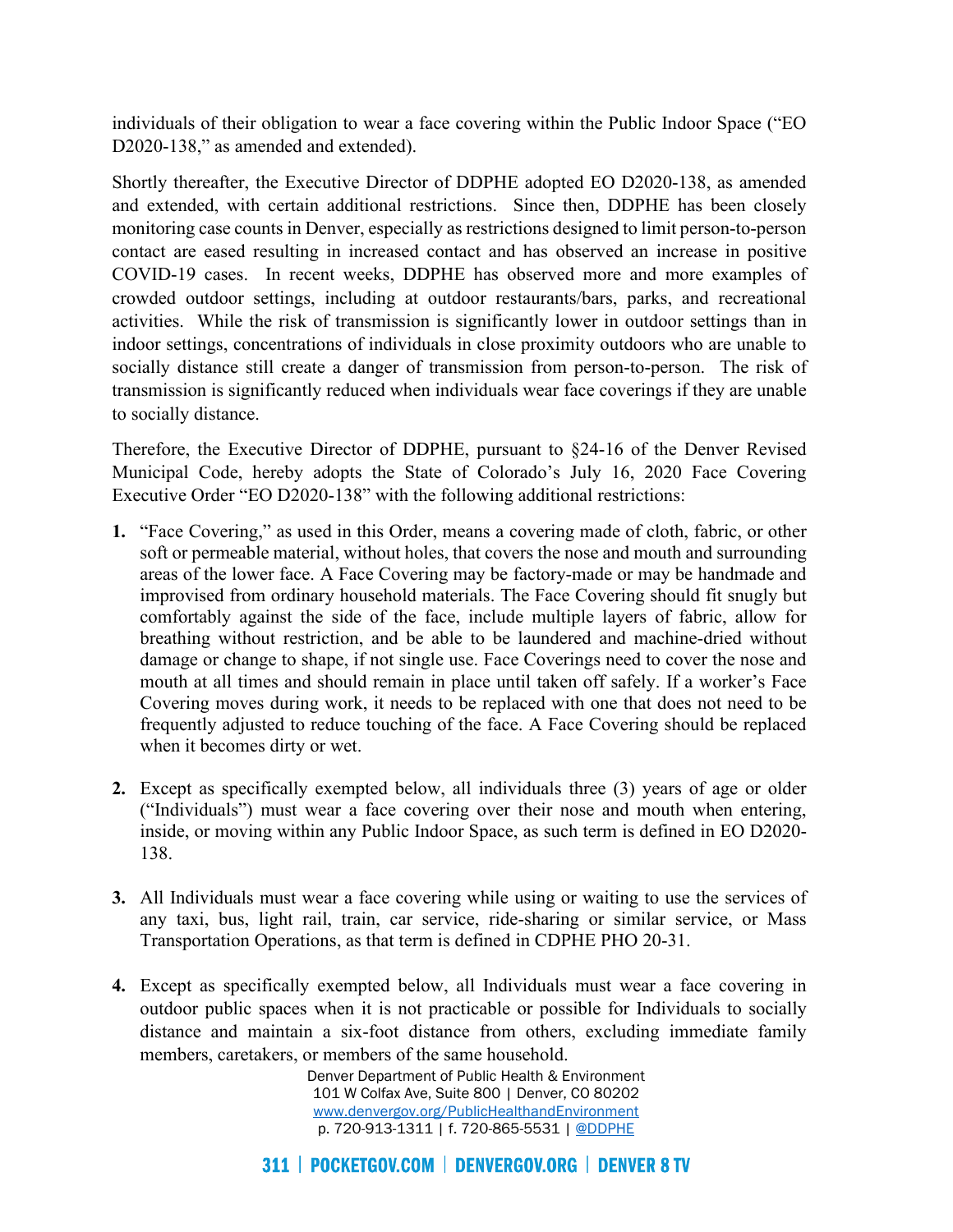- **a.** All organized sports, including professional, adult, and youth sports leagues, are exempted from this requirement provided they establish a mitigation plan within 7 days of this Order, addressing screening and exclusion of people with symptoms, the wearing of Face Coverings when not engaged in active play, management and compliance of distancing and Face Coverings for spectators, and quarantining and suspension of activities in response to any probable or confirmed cases who have interacted on the team while infectious.
- **b.** This requirement shall not apply when Individuals are engaged in activities where an Individual's exposure to another person(s) is not prolonged such as while walking past another person in public.
- **c.** This requirement shall not apply in situations where Individuals cannot feasibly wear a face covering, such as when Individuals are actively eating or drinking while seated at outdoor dining areas, but Face Coverings are required at all other times.
- service, or Mass Transportation Operations must wear a face covering while driving or operating such vehicle, regardless of whether a member of the public is in the vehicle. **5.** All drivers or operators of any taxi, bus, light rail, train, car service, ride-sharing or similar This Order does not require any person to wear a Face Covering while driving in a private motor vehicle for personal use.
- **6.** All Individuals must wear a face covering when entering, inside, or moving within the common area of an apartment building, condominium, or similar residential building, including lobbies, pool areas, elevators, common recreation areas, and in offices or other spaces used by the public. Face coverings may be removed while swimming pursuant to the limitations of EO D2020-138.
- **7.** Childcare facilities should provide face coverings for children over the age of three; however, face coverings should be removed during naps and nap mats should be placed at least six (6) feet apart. Parents and caregivers must supervise the use of Face Coverings by children to avoid misuse.
- **8.** A face covering is not required under the following circumstances:
	- wear a face covering at all other times during the proceedings. **a.** Individuals who are testifying as witnesses in criminal proceedings who are seated behind a Plexiglas barrier or wearing a plastic face shield, so long as such individuals
	- **b.** Individuals who are interpreting for participants in court proceedings, where the ability to see the mouth and hear the translation is essential to communication, so long as such